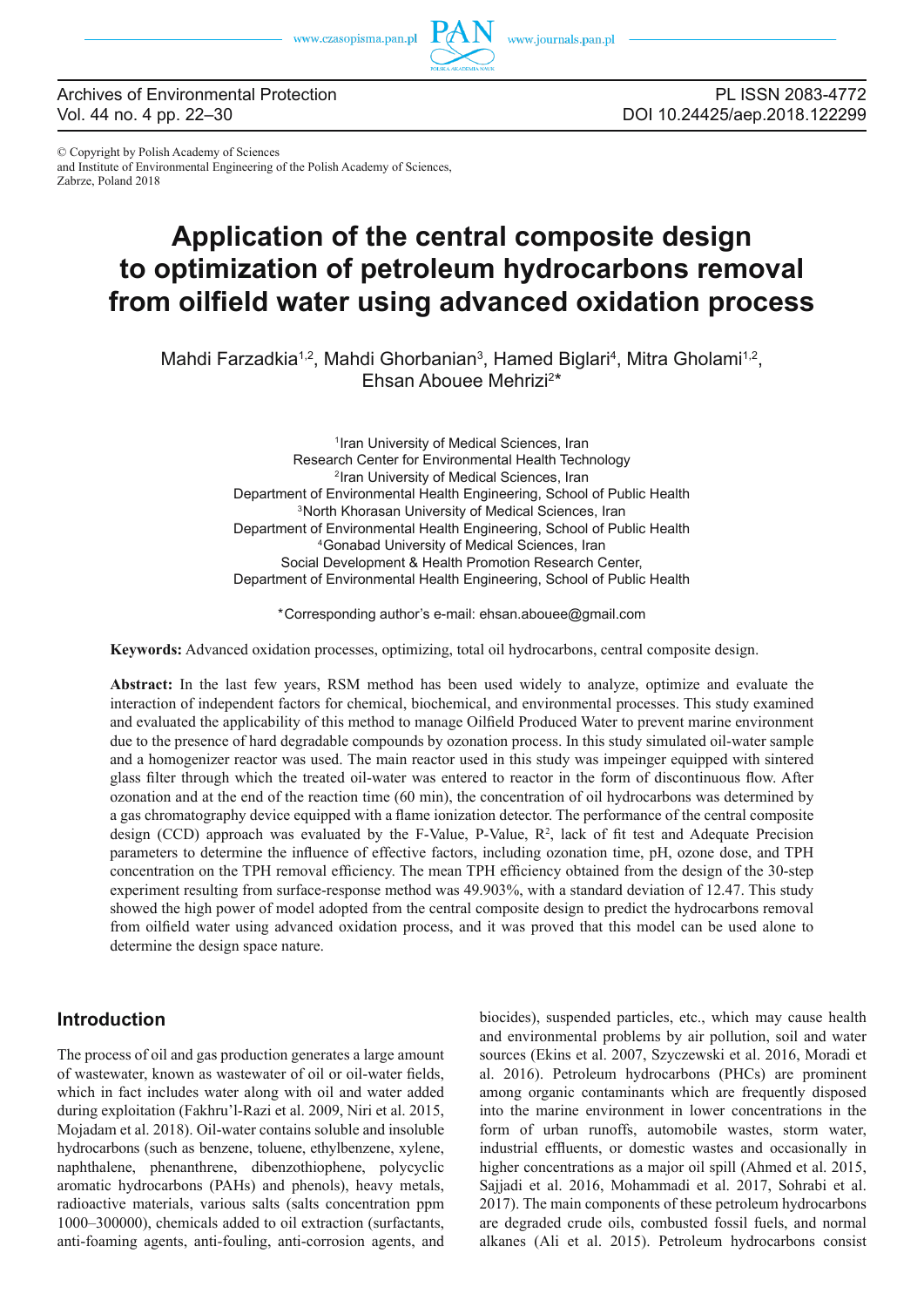

mainly of three groups of compounds, namely, alkanes, alkenes, and aromatics. Alkanes can be considered as key components of many refined petroleum products (e.g., gasoline, diesel fuel, kerosene, jet fuel, and heating oil) and can be subdivided into several types which include linear alkanes (n-alkanes), branched alkanes, isoprenoids, cycloalkanes (e.g., steranes and triterpanes), and unresolved complex mixtures (Adeniji et al. 2017). The amount of oil-water varies during oilfield exploitation. At the beginning of the exploitation, 5–15% of the extracted liquid is oil-water, but this amount reaches more than 90% after a while. On average, about 80 million barrels of oil and 250 million barrels of oil-water are produced per day in the world. As a result, the ratio of oil-water to oil is about 3 to 1. However, this value varies between 2 and 15 from one country to another (Ma and Wang 2006, de Lima et al. 2009, Khatib and Verbeek 2003, Judd et al. 2009). Iran is one of world's largest oil and gas producers, generating more than three million barrels of oil per day, and therefore, produces about 21 million barrels (3.4 mcum) of oil-water, and oil-water contains a large amount of organic and mineral compounds, which can lead to contamination of surface water, groundwater, and soil (Fakhru'l-Razi et al. 2009). It is essential that special attention must be dedicated to the management practices of the oil-water (production, reduction in origin, storage, reformed, recycling, treatment, and disposal). The U.S. Environmental Protection Agency has determined the maximum daily allowable oil and grease concentration into oil-water for discharge into the sea to be 42 mg/l and a monthly mean of 29 mg/l (Ma and Wang 2006, de Lima et al. 2009). Despite applying management options (production management, reduction in origin and recycling), significant amount of oil--water will still remain which has no qualitative requirements for discharge into the sea. Thus, it may also be necessary to consider an effective and economic process with high reliability for the treatment of such wastewaters (Fakhru'l-Razi et al. 2009, Mohammadi, Takdastan, et al. 2017). Treatment is one of the most effective options for the management of oil-water, which can transform the oil-water into a safe and even valuable product. The use of chemical and physical processes that require less space can be a good option for oil extraction facilities located on sea and offshore (Fakhru'l-Razi et al. 2009, Rezaei et al. 2018). However, physical methods can not eliminate the pollutants in the oil-water, and merely transfer them from one phase to another (Utvik 1999, Moussavi et al. 2011, Ahamadabadi et al. 2016). Mineralization of oil compounds using chemical methods also requires both high investment and operating costs. On the other hand, despite the high benefits of biological methods and due to the lack of nitrides and the low BOD/COD (Biological Oxygen Demand/ Chemical Oxygen Demand) ratio in oil-water, its biodegradability is low and it is not possible to directly use biological methods for its treatment (Ji et al. 2009, Sohrabi et al. 2017). Furthermore, due to the presence of ring-shaped aliphatic compounds, the heavy-weight aromatics and asphaltenes in the petroleum products the direct biological treatment are not possible. Some studies have also shown that one of the most obvious advantages of using chemical processes is the decomposition of these compounds into simple degradable compounds for biological processes. Because these processes require lower operating costs with a long period of refining, they are prioritized. Therefore, the BOD/COD ratio is expected to increase as an index parameter via chemical processes and the intermediate products would generate for microorganisms available and then an efficient and affordable biological process is used to produce a complete decomposition of hydrocarbons. The chemical treatment with advanced oxidation processes (AOPs) decomposes most of resistant organic compounds completely to water, carbon dioxide and mineral compounds, and transforms the rest of the resistant compounds partially into degradable materials (Afsharnia et al. 2018). For this reason, it can be used as a pre-treatment process suitable for biological processes (Cha et al. 2010, Lu and Wei 2011, Rocha et al. 2012, Charinpanitkul et al. 2010, Zhang et al. 2010, Oller et al. 2011). Nowadays, much attention has been drawn on AOP<sub>s</sub> (Advanced Oxidation Processes) for decomposing of toxic and pollutant resistant and non- -degradable pollutants compounds (Dapeng and Jiuhui 2009, Thomas et. al 2016, Ríos et al. 2017, Biglari et al. 2017). In a broad sense, AOPs are methods that under typical temperature and pressure conditions can produce as much hydroxyl radicals which are effective in water and wastewater treatment. In these processes, a combination of oxidizing agents, such as ozone and hydrogen peroxide, beams and catalysts is usually used (Leili et al. 2012). Ozone can be regarded as one of the most important oxidizing agents in these processes, which can oxidize aromatic compounds. Recently, much attention has been drawn on ozone due to its high oxidation and high disinfection capacity in the treatment industry. The ozone is used effectively to remove smell, taste, color, and organic compounds. Ozone is one of the most powerful oxidizing agents and the oxidizing power of organic and inorganic compounds with ozone is related to its oxidation potential (Moussavi and Alizadeh 2010). In many studies, researchers used different models and education methods for pollution removal or health treatment (Dehghan et al. 2017, Rahimi et al. 2016, Mohebi et al. 2012, Biglari et al. 2018, Mohammadi et al. 2017, Biglari et al. 2017, Ebrahimzadeh et al. 2017). In this study, RSM (Response-Surface Method) was used to optimize the response and to model the factors affecting the reactor function. RSM is a set of useful statistical and mathematical methods for modeling and analysis of problems in which the considered response is affected by various variables and whose goal is to examine changes in a variable at different levels of other variables as well as optimization of the response (Jamali et al. 2016). This method has considerable applications in designing the process of optimizing and improving existing designs. This method is more practical compared to other methods, since it is originated from a practical approach that involves interaction between variables, and finally, it shows the general effect of factors on the process. In most of the surface- -response method problems, the form of the relationship between dependent and independent variables is unknown for researcher. Thus, the first step in the surface-response method is to determine a fundamental relationship with proper approximation between dependent and independent variables. Usually, one or several polynomials with a low degree are used in some areas of independent variables to model the relationship between independent and dependent variables. If the response is modeled well with a linear function of dependent variables, the approximation function will be a first-order one. If there is a curve in the system, a higher-order polynomial should be used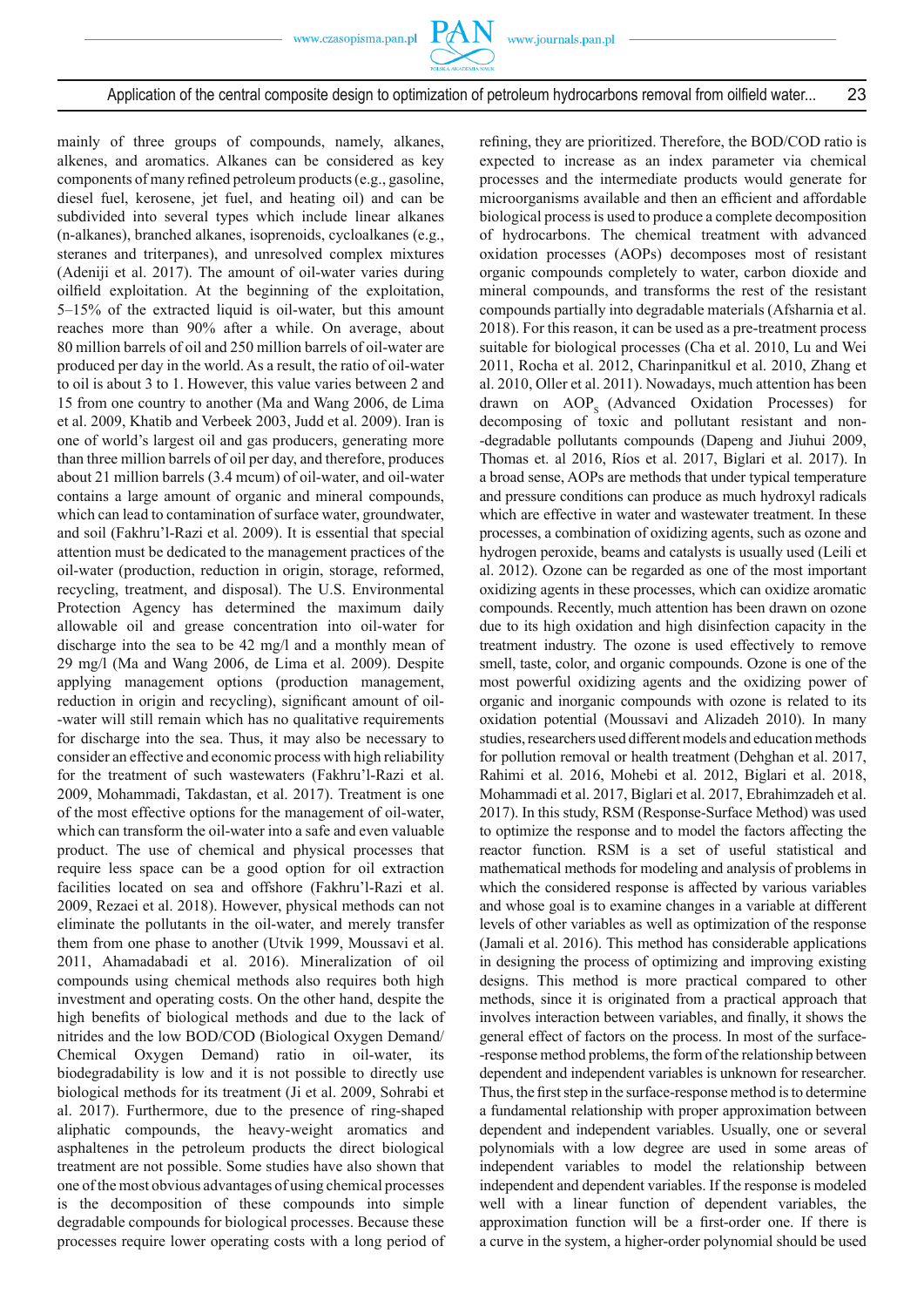

# 24 M. Farzadkia, M. Ghorbanian, H. Biglari, M. Gholami, E.A. Mehrizi

to approximate the response. It is analyzed to determine the position of the optimal point. A set of independent variables are determined in such a way that the partial derivatives of the model response to be zero in terms of dependent variables. Second- -order models are used in the surface-response method due to having numerous advantages so that they can act almost well for real response-surface. In addition, estimating factors in a second-order model is easy by using the least squares method. The ultimate goal of the surface-response method is to consider the optimal operating conditions for the system or to determine the area that is responsive for considered operational characteristics (Mazloomi 2013, Wu et al. 2012, Chen et al. 2011). The central composite design (CCD), Box Behnken and Dahlert methods are the most important surface-response methods for designing the test. Surface-response method used in this study is the central composite design, which is the most common design method for testing. The central composite design is one of the most important experimental designs used in process optimization studies, which is widely used to create second-order surface-response models. In the central composite design, the total number of experiments can be calculated based on both the number of independent variables and the number of repetitions of the central points (Chen et al. 2011). With reference to the above mentioned studies, the present study is aimed to evaluate the efficiency of the central composite design (CCD) method to optimize the removal of total oil hydrocarbons from Oilfield Produced Water through Advanced Oxidation Processes (AOPs)

# **Methodology**

#### *Reactor characteristics*

This experimental study was done at a laboratory scale, in which simulated oil-water sample was prepared to first test. The reactor used in this study was an impinger equipped with glass sinter filter with volume of 250 ml. In addition to the main reactor, two 500 ml impingers containing potassium iodide were used to remove ozone before discharging into the environment (Figure 1).

#### *Calculating the sample size*

According to equation of surface-response method based on the interactions of factors in 4 levels with 4 factors of ozone concentrations (mg/min), pH, ozonation time (min) and TPH (Total Oil Hydrocarbons) (g/l) concentration and 6 replicates at the central point, 30 experiments were obtained. At first, 10 liters of water was filled with a good proportion of oil and a fixed TPH in the homogenizer Reactor, with a specific amount of NaCl for preparing the Oilfield Produced Water, and then homogenized for 60 min. At this point, to collect the sample in impinger, 250–100 cc sample was taken from the Homogenizer Reactor and after adjusting its acidity, prepared for ozonation. The response-surface was determined to evaluate optimal conditions and the removal model based on the oil hydrocarbons removal efficiency.

## *Optimization of ozonation process in the oil hydrocarbons removal from oil-water by using RSM*

The surface-response method can be considered as a set of useful statistical and mathematical techniques for modeling

and analyzing problems in which the desired response is a function of several variables. The purpose of using this method was to optimize the response. The first step was to find the normal approximation between the response and the set of independent variables. A function was to be approximated by a polynomial of independent variables as follows:

$$
Y = \beta_i + \sum_{i=1}^k \beta_i X_i + \sum_{i=1}^K \beta_{it} X_i^{\mathsf{v}} + \sum_{i=1}^K \sum_{j=1}^K \beta_{jj} X_i X_j + \epsilon \tag{1}
$$

Where y is the response value,  $\beta_0$  is constant number,  $\beta_i$  is the linear regression coefficient,  $\beta$ <sup>*ii*</sup> is second-order regression coefficient,  $\beta_{ii}$  is the interactional regression coefficient, and the  $\epsilon$  is error level. The least squares method was used to estimate the factors in approximate polynomials. The CCD is the most famous design used to process this model. The extracted model can also be expressed based on both the real and encoded variables. In the encoded model, comparison between the effects of variables can be easier. The percentage of effect of each variable on the response can be determined by following equation (2):

$$
p_4 = (b_4^2 / \sum_{1}^{n} b_4^2) \times 100
$$
 (2)

where Pi is the percentage of the effect of each variable on the response and bi coefficient of the effect of the considered variable on the response.

The experiments were designed and performed according to the RSM method and the results were analyzed using Design-Expert 7.0 software.

 The range of changes in the examined factors at 5 levels ( $\alpha$ -, 1-, 0, 1+,  $\alpha$ +) was coded. Accordingly, the code A is associated with the reaction pH variable at 5 levels (12, 10.50, 9, 7.5, 3), the B code is related to the reaction time (min) at the levels (60, 32.5, 25, 17.5, 5), the code C is related to the concentration of TPH (g/l) at 5 levels (1.50, 1.25, 1, 0.75, 0.5), and finally, the code  $D$  is related to the dose of ozone (mg/min) at the levels (10, 7.75, 5.5, 3.25, 1).

#### *Design method and statistical analysis of data*

After analyzing the results of the experiments designed by the software, all the experimental results obtained from the tests were entered into the software. After statistical modeling and regression analysis, ANOVA was used to determine both the effect and importance of each process input parameter.

In this analysis, three parameters of F-Value, P-value and  $R^{2*}$  were used for confirmation and accuracy of data processing. F-value was the ratio of the variance of the parameter to the error variance (variance of the residuals) or the ratio of mean square parameter to mean square error. It was considered at 95% level, its calculation was based on the ratio between the mean squares of the model to mean squares of error. The next parameter was P-Value, according to pure statistics, there was a probability to reject the null hypothesis based on the observed data. As this probability of a small number, our trust in the reality of the observed difference would be higher. In other words, it can be said that if in the same conditions we repeat a test 100 times the Pp-value will be changed due to repeated of the chance. The last parameter for confirmation and accuracy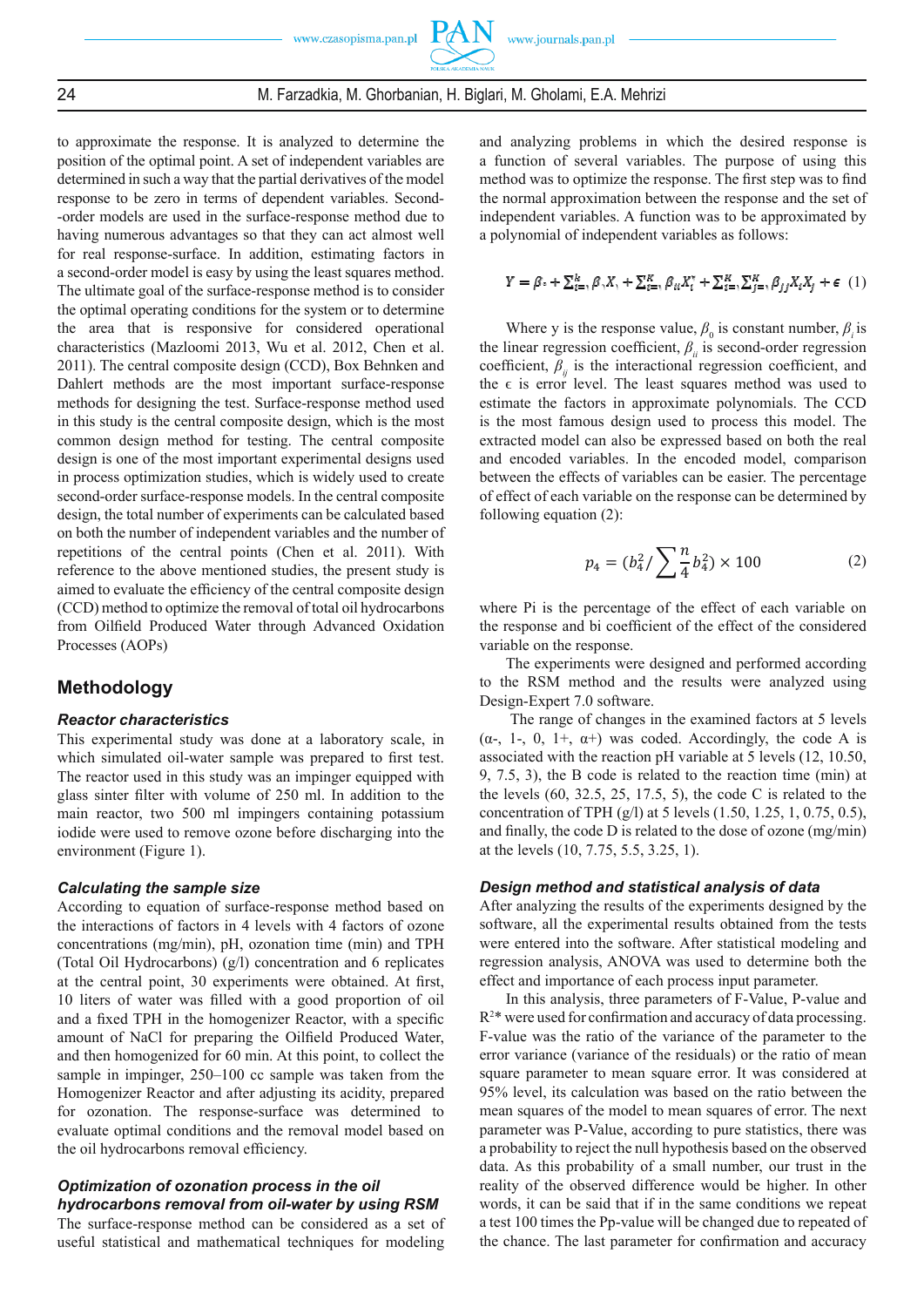

of data processing was  $\mathbb{R}^2$ . The coefficient  $\mathbb{R}^2$ \* represents the ratio of all changes of the response predicted by model and the ratio of the SSR (Sum of Squares by the Regression) to the SST (Sum of the Squares Total). The closeness of  $R^{2*}$  to 1 was desirable and a reasonable agreement with the adjusted  $R^{2*}$  would be necessary. The largeness of  $R^{2*}$  confirmed the satisfactory match of test data with the second-order model. The Lack of fit test coefficient described the changes in the data based on the fitted model. If the model were not well--fitted, this test would be significant (Wu et al. 2012).

#### *Analysis*

To measure the TPH after extraction by n-hexane solvent, the concentration of hydrocarbons was determined by a gas chromatography device equipped with a flame ionization detector. To measure the ozone gas generated by ozone generator, E2350 (potassium iodide) method was used (Federation and Association 2005).

## **Results**

The results of the evaluation of the ozone process efficiency in the TPH removal from oil-water were analyzed by Design Expert software to develop the best models that could describe the observed responses. The validity of the developed models was measured by ANOVA. The approach used in this study to design and perform experiments was CCD type of surface- -response method. Based on this method, the design matrix related to surface-response method experiments was performed to determine the effect of four independent variables including TPH (g/l), pH, Time (min) and (mg/min)  $O_3$  on TPH removal and the summary of the results obtained from TPH removal efficiency in 30 observations at each step specified by GC-FID

were shown in Table. The mean efficiency of TPH removal was 49.903 with a standard deviation of 12.479.

ANOVA analysis results for each of the studied responses were presented in Table 2.

# **Discussion**

Natural gas and oil play an important role in today›s modern societies. However, the oil and gas production process generates a large amount of sewage, known as sewage of oil fields or oil-water. On the other hand, despite the high benefits of biological methods, its biodegradability is low and it would not be possible to directly use biological methods for its treatment due to the lack of nitrides and the low BOD/COD ratio in oil-water. Thus, it was necessary to use a combined process (Fakhru'l-Razi et al. 2009, Ekins, Vanner and Firebrace 2007). In this study, ozonation process and analysis using experiment design software RSM method were used to apply the management option of oil-waters. In this study, Design Expert software version 7 was used, which is Windows-based software, and experiments were designed appropriately to identify the factors affecting the study process (Majlesi and Hashempour 2016, Uzun and Şahan 2017). This software used a variety of methods to design an experiment. In this study, the surface-response method was used to determine optimal conditions. Based on the statistical data for the models given in Table 2, the F-value of the model was obtained 14.79, which indicated the significance of the model. High value of P-value showed lack of fit parameter 0.4992 and also low value of F-value indicated non-significant lack of fit of model with regard to pure error and in other words, values predicted by the model were matched with real values. Another test that was used to validate the models



**Fig. 1.** Total schematic of ozone reactor

|  |  | Table 1. Design of experiments |
|--|--|--------------------------------|
|  |  |                                |

| Testing stage | Factor 1 | Factor 2     | Factor 3   | Factor 4          | R(% ) |  |
|---------------|----------|--------------|------------|-------------------|-------|--|
|               | A: pH    | B:Time (min) | C:TPH(g/I) | $D:O_{3}(mg/min)$ |       |  |
| 23            |          | 25           |            |                   | 26.5  |  |
| 18            | 10.50    | 32.50        | 0.75       | 7.75              | 73.3  |  |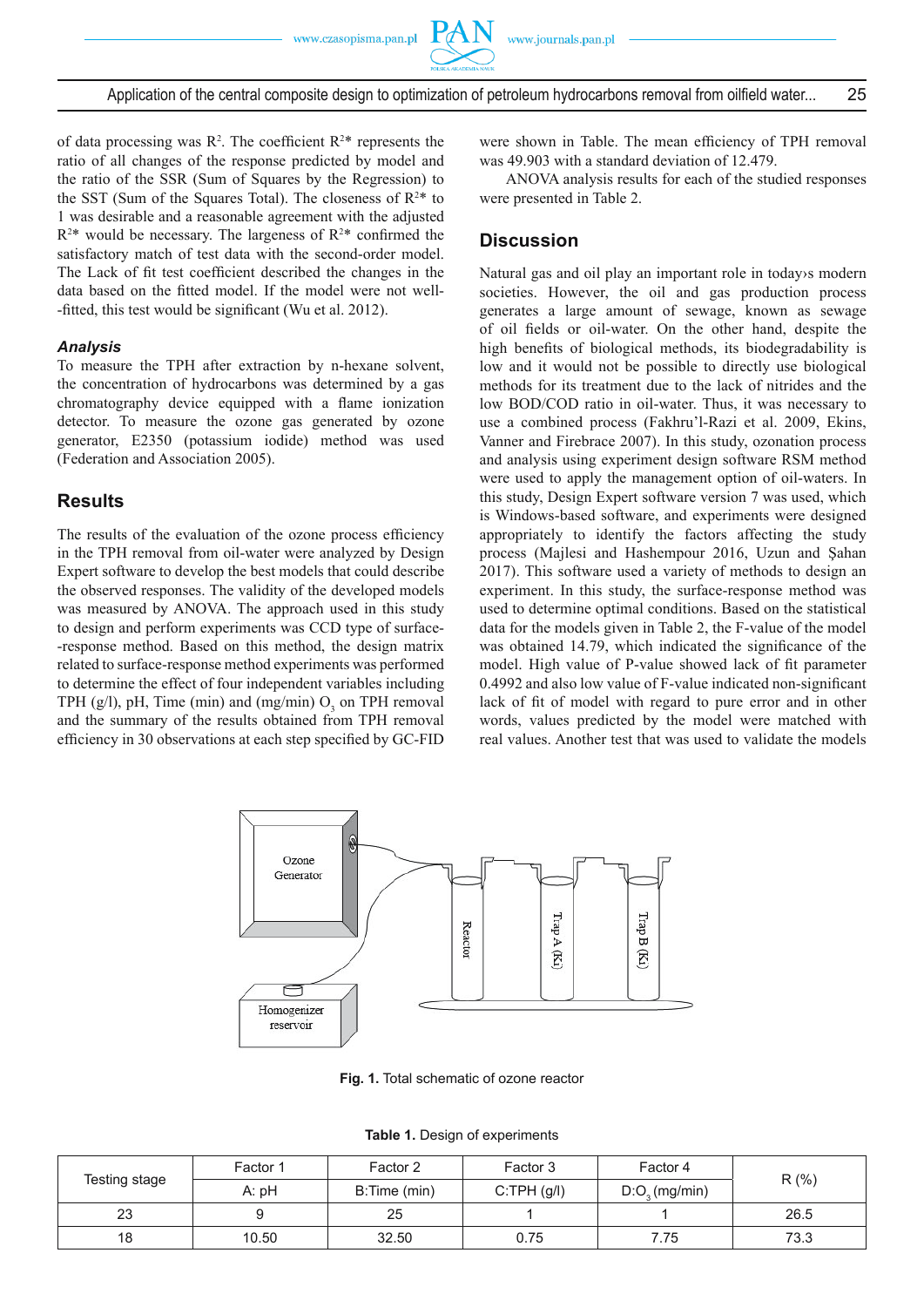

26 M. Farzadkia, M. Ghorbanian, H. Biglari, M. Gholami, E.A. Mehrizi

| Source        | Sum of  | df         | Mean    | F      | p-value  |
|---------------|---------|------------|---------|--------|----------|
|               | Squares |            | Square  | Value  | Prob > F |
| Model         | 4356.12 | 14         | 311.15  | 14.79  | < 0.0001 |
| A-pH          | 1224.80 | 1          | 1224.80 | 58.23  | < 0.0001 |
| <b>B-time</b> | 459.64  | 1          | 459.64  | 21.85  | 0.0003   |
| C-TPH         | 6.11    | 1          | 6.11    | 0.29   | 0.5978   |
| $D$ -O3       | 2419.04 | 1          | 2419.04 | 115.01 | < 0.0001 |
| AB            | 18.86   | 1          | 18.86   | 0.90   | 0.3587   |
| AC            | 29.03   | 1          | 29.03   | 1.38   | 0.2584   |
| AD            | 7.97    | 1          | 7.97    | 0.38   | 0.5475   |
| BC            | 23.11   | 1          | 23.11   | 1.10   | 0.3111   |
| <b>BD</b>     | 4.53    | 1          | 4.53    | 0.22   | 0.6494   |
| CD            | 17.41   | 1          | 17.41   | 0.83   | 0.3773   |
| $A^2$         | 80.86   | 1          | 80.86   | 3.84   | 0.0688   |
| $B^2$         | 9.32    | 1          | 9.32    | 0.44   | 0.5157   |
| $C^2$         | 22.31   | 1          | 22.31   | 1.06   | 0.3193   |
| $D^2$         | 41.63   | 1          | 41.63   | 1.98   | 0.1799   |
| Residual      | 315.50  | 15         | 21.03   |        |          |
| Lack of Fit   | 215.33  | 10         | 21.53   | 1.07   | 0.4992   |
| Pure Error    | 100.17  | $\sqrt{5}$ | 20.03   |        |          |
| Cor Total     | 4671.63 | 29         |         |        |          |

**Table 2.** ANOVA analysis results

was linear regression test. In this test, regression coefficient, experiment regression coefficient, and prediction regression coefficient were calculated and reported. Regression and variance analysis was used to examine the consistency of the proposed models and to evaluate the statistical significance of the model factors. In this study, the total regression coefficient was calculated 93.25 by taking into account all independent parameters of  $\mathbb{R}^2$  model for the removal efficiency. The adjusted regression coefficient considering only the effective parameters for the removal efficiency model was 0.8694 and the regression coefficient was estimated  $0.7036 \text{ R}^2$  model to response the removal efficiency. Therefore, there was a satisfactory match between the regression coefficient of the experiment and the regression coefficient predicted by the model in this study. Adequate Precision index was also the ratio of predicted response to its error, or the ratio of signal to noise, and if this index was equivalent to or greater than 4, the precision of the model could be adequate (Wu et al. 2012). In this study, the AP value in all cases was higher than 4, which indicated the high power of the model in predicting the results, and this model would be used alone to determine the design space nature (Adequate Precision: 14.029).

In study conducted by Jamali et al entitled "Optimization of nitrate removal from aqueous solutions by electrocoagulation through surface-response method", results showed that the response-surface method by using the CCD was appropriate to optimize the variables effective in the nitrate removal process via electrocoagulation method. The nitrate removal efficiency in optimal conditions of reaction time 68 min, electrical potential difference 17 volts and pH equal 10 was 88% and the degree of desirability of the model was 98% (Jamali 2016).

By using the statistical method of the response-surface, the following equation showing the experimental relationship between test variables and the percentage of efficiency was obtained:

Efficiency (
$$
\%
$$
) = + 44.29 +7.14 A +4.38 B -0.50 C +  
+ 10.04 D + 109 AB + 135 AC + 0.71 AD (3)  
- 1.20 B C +0.53 BD +1.04 CD + 1.72 A<sup>2</sup> -0.58 B2 +  
+ 0.90 C<sup>2</sup> +1.23 D<sup>2</sup>

In above equation A is equal to pH, B is equal to the time in minutes, C is the TPH concentration factor in g/l and C is the ozone dosage ratio in mg/min.

The model to predict the influence of the ozonation process on the efficiency of TPH removal was based on both the parameters encoded in equation 1 and the real parameters shown in Equation 3. Providing the predicted model based on encoded values it was allowed to compare the effects of independent variables on the response variable. The magnitude of the coefficient of each variable, regardless of its positive or negative value, indicated the importance of that variable in independent variations on the response variable. Therefore, Equation 3 shows that three variables of pH, time, and dose of ozone had a positive effect and TPH concentration had a negative effect on the rate of removal efficiency. Aghapour et al. (2015) in own research used to design the experiments, and it is reported that the design of the experiments was appropriate to identify the factors affecting this process and also analysis of variance and regression indicated that the fitted model had a high match with experimental results (Aghapour et al. 2015).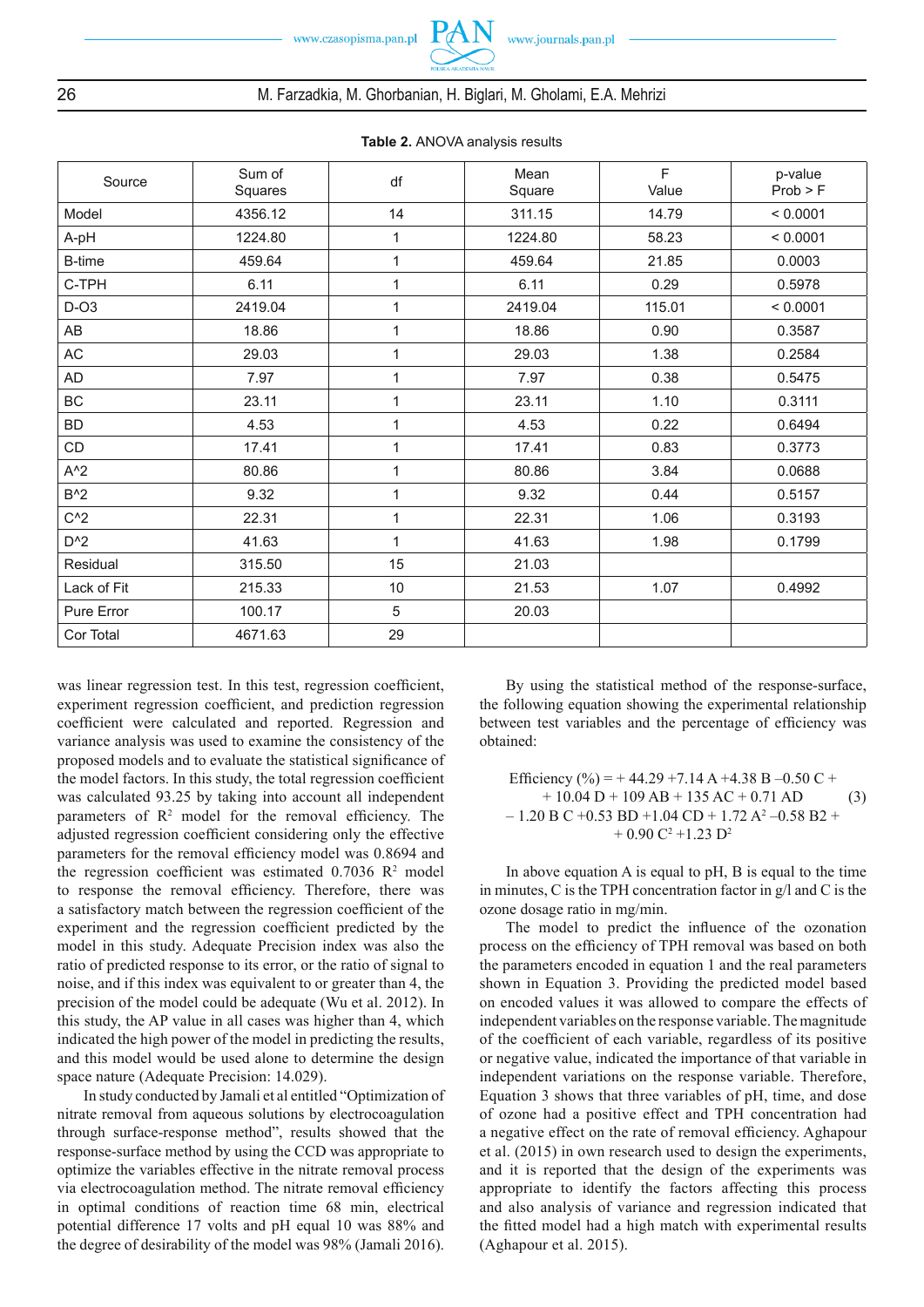

Application of the central composite design to optimization of petroleum hydrocarbons removal from oilfield water... 27

Figure 3 shows the fit of values obtained in experiment versus values predicted by the model for the ozone process efficiency in the TPH removal. In this Diagram, the real values were the responses measured from the results of the experiments, and the proposed values obtained by estimating the functions were evaluated for the model. In Figure 1, the adjacency of points to a 45-degree line showed that they were appropriate to predict the response. In order to develop a better understanding of individuals of the interaction effects between variables, three-dimensional (3D) and two-dimensional (2D) plots were used (Figure 2). In Figure 2-a, a 2D plot is shown for determining the amount of TPH removal with pH variations and TPH concentration at a time of 32.50 minutes and an ozone dose of 7.57. In the ozonation process, the most important parameter was pH in range of 6 up to 12. . The ozonation process had the highest removal efficiency in the initial pH of 10.50. By increasing pH in the ozonation process,



**Fig. 2.** Interaction between variables (a) Two-dimensional view of changes in pH and TPH concentration; (b) 3-dimensional view of changes in ozone dose and pH, (c) 3-dimensional view of time and ozone dose changes; (d) 3-dimensional view of changes in ozone dose and TPH concentration in removal of oil hydrocarbons by ozonation process



Fig. 3. Fit the real values versus the values predicted by the model for the ozone process efficiency in the TPH removal from oil-water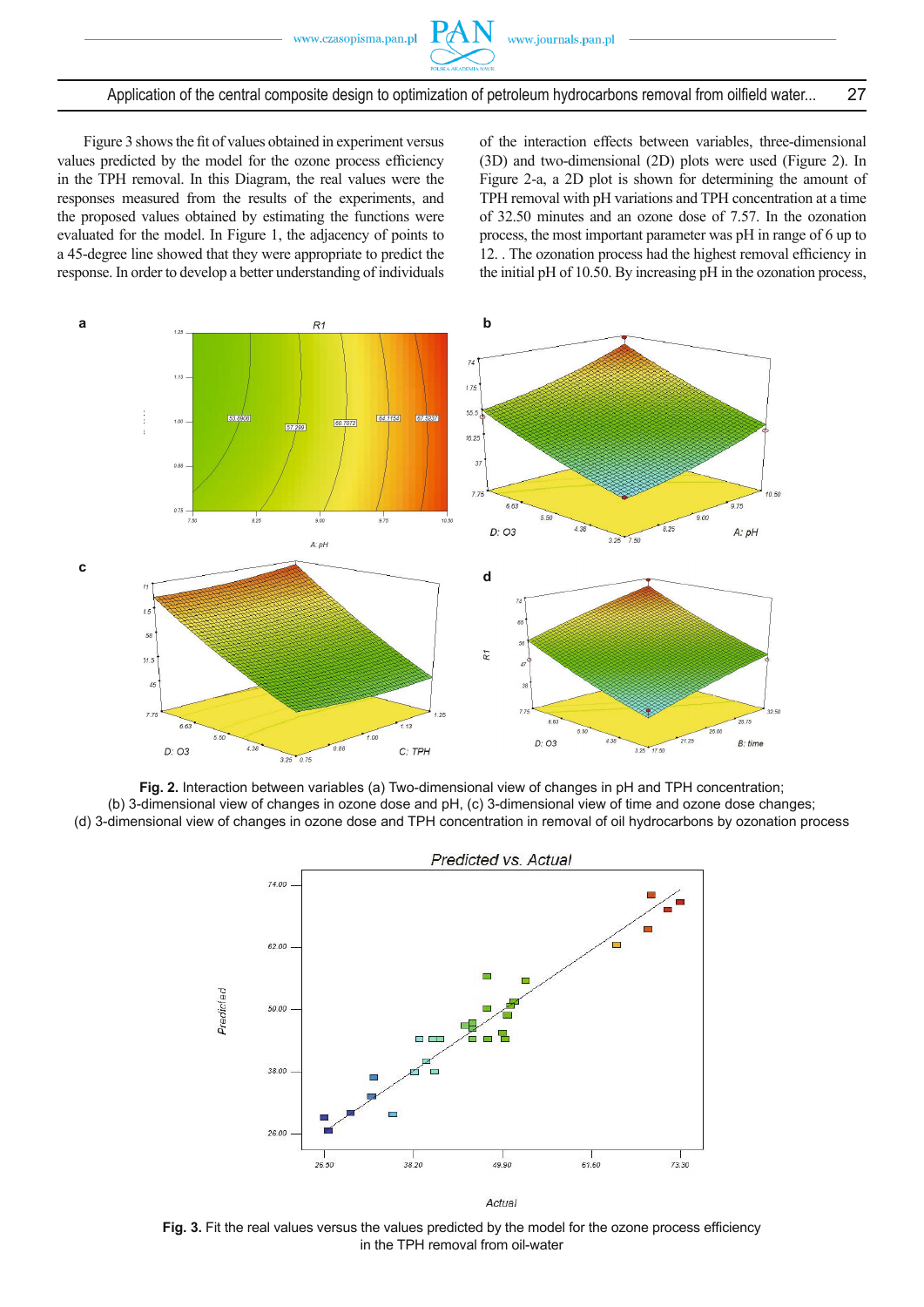

the contribution of the indirect ozone reaction in the degradation and decomposition of organic compounds improved. Therefore, a stronger oxidizing agent such as radical hydroxyl enhanced the efficiency of TPH removal. In addition, the reactivity and ion reaction rate of organic compounds with ozone, and especially the radical hydroxyl, were usually much higher than their nonionic mode. Therefore, with respect to the production of radical hydroxyl and transformation of ionic mode to pH of 10.50, the TPH removal efficiency from oil-water was greater than other TPHs, and it was selected as the optimum pH for the ozonation process. In a study conducted under title "The efficiency of the electrical coagulation process in removing oil hydrocarbons from contaminated groundwater" it was found that by increasing pH. the TPH removal efficiency also improved (Moussavi, Khosravi and Farzadkia 2011). In another study conducted by Valdes et al, they confirmed the role of radical hydroxyl at high pH in the COP (Catalytic Ozonation Process) in the benzothiazole removal in an aqueous medium (Valdés and Zaror 2006).

Figure 2-a illustrated a 3-D plot to determine the value of TPH removal with changes in the ozone dose and PH at a time of 32.50 min and a TPH concentration of 0.75. As the ozone dose increased in the ozone process, the removal efficiency also improved. In addition, the effect of the concentration of oil hydrocarbons on their decomposition in the ozonation process in oil-water was also investigated in this study. Some studies indicated that the increased concentration could lead to reduce the efficiency. At low concentrations, less reaction time would be required. As a result, the volume of the reactor and the related costs would be reduced. Figure 2-c illustrates the TPH removal over time and changes in ozone doses when the pH value was 10.50 at a concentration of 0.75 TPH. In this study, the effect of reaction time ranging from 10 to 40 min on the decomposition of oil hydrocarbons was examined. The TPH decomposition in the ozonation process followed an increasing trend as reaction time improved, while this increasing trend in pH of 10 was slightly more than that of pH of 8. The results of a study to remove catechol with catalytic ozonation in combination with the biological process showed that the removal efficiency of oil compounds was directly correlated with ozone response time and ozone dose (Aghapour, Moussavi and Yaghmaeian 2015). Figure 2-d demonstrates the TPH removal with changes in ozone dose and the TPH concentration when pH was 10.50 and reaction time was 30 min.

# **Conclusions**

The current study showed high power of model derived from the CCD to predict the results, and it was proved that this model might be used alone to determine the design space nature. In this study, the effective parameters including initial pH of the solution, reaction time, TPH concentration and ozone dose were optimized by the surface-response method. The results of the study indicated that the treatment process using ozonation method could be used as pre-treatment of cost-effective systems to decompose the complex hydrocarbon compounds and to transform them into more decomposable compounds. The mean TPH efficiency obtained from designing 30-step experiment, or from the surface-response method was 49.903%, with a standard deviation of 12.479.

## **Acknowledgment**

We hereby appreciated the officials in Rey (Shahid Tondgooyan) Oil Refinery, who helped researchers carry out their study.

## **References**

- Adeniji, A.O., Okoh, O.O. & Okoh, A.I. (2017). Analytical methods for the determination of the distribution of total petroleum hydrocarbons in the water and sediment of aquatic systems: A review, *Journal of Chemistry,* pp. 1–13. doi:10.1155/2017/5178937.
- Afsharnia, M., Biglari, H., Rasouli, S.S., Karimi, A. & Kianmehr, M. (2018). Sono-electrocoagulation of fresh leachate from municipal solid waste; Simultaneous applying of iron and copper electrodes, *International Journal of Electrochemical Science,*  13(1), pp. 472–484. doi:10.20964/2018.01.22.
- Aghapour, A.A., Moussavi, S.G. & Yaghmaeian, K. (2015). Application of ozone for the removal of catechol fromaquatic environment, *Urmia Medical Journal,* 26(7), pp. 561–570.
- Ahamadabadi, M., Saeidi, M., Rahdar, S., Narooie, M.R., Salimi, A., Alipour, V., Khaksefidi, R., Baneshi, M.M. & Biglari, H. (2016). Assessment of the chemical quality of groundwater resources in Chabahaar City using GIS software in 2016, *Research Journal of Applied Sciences,* 11(11), pp. 1399–1403.
- Ahmed, O., Mahmoud, S. & Mousa, A. (2015). Aliphatic and poly- -aromatic hydrocarbons pollution at the drainage basin of Suez Oil Refinery Company, *Current Science International*, 4(1), pp. 27–44.
- Ali, S.A.M., Payus, C. & Ali, M.M. (2015). Surface sediment analysis on petroleum hydrocarbon and total organic carbon from coastal area of Papar to Tuaran, Sabah, *Malaysian Journal of Analytical Sciences,* 19(2), pp. 318–324.
- Biglari, H., Afsharnia, M., Alipour, V., Khosravi, R., Sharafi, K. & Mahvi, A.H. (2017). A review and investigation of the effect of nanophotocatalytic ozonation process for phenolic compound removal from real effluent of pulp and paper industry, *Environmental Science and Pollution Research,* 24(4), pp. 4105–4116. doi:10.1007/s11356-016-8079-x.
- Biglari, H., Rahdar, S., Baneshi, M.M., Ahamadabadi, M., Saeidi, M., Narooie, M.R., Salimi, A. & Khaksefidi, R. (2017). Estimating the amount of methane gas generated from the solid waste using the land GEM software, sistan and baluchistan, *Journal of Global Pharma Technology,* 9(3), pp. 35–41.
- Biglari, H., Tatari, M., Narooie, M.R., Ebrahimzadeh, G. & Sharafi, H. (2018). Data for inactivation of free-living nematode Rhabditida from water environment using ultraviolet radiation, *Data in Brief,* 18, pp. 30–34. doi:10.1016/j.dib.2018.02.074.
- Cha, Z., Lin, C.-F., Cheng, C.-J. & Hong, P.A. (2010). Removal of oil and oil sheen from produced water by pressure-assisted ozonation and sand filtration, *Chemosphere*, 78(5), pp. 583–590.
- Charinpanitkul, T., Limsuwan, P., Chalotorn, C., Sano, N., Yamamoto, T., Tongpram, P., Wongsarivej, P., Soottitantawat, A. & Tanthapanichakoon, W. (2010). Synergetic removal of aqueous phenol by ozone and activated carbon within three-phase fluidized-bed reactor, *Journal of Industrial and Engineering Chemistry,* 16(1), pp. 91–95.
- Chen, Z.-B., Cui, M.-H., Ren, N.-Q., Chen, Z.-Q., Wang, H.-C. & Nie, S.-K. (2011). Improving the simultaneous removal efficiency of COD and color in a combined HABMR–CFASR system based MPDW. Part 1: Optimization of operational parameters for HABMR by using response surface methodology, *Bioresource Technology,* 102(19), pp. 8839–8847.
- Judd, S., Qiblawey, H., Al-Marri, M., Clarkin, C., Watson, S., Ahmed, A., Bach, S. (2014). The size and performance of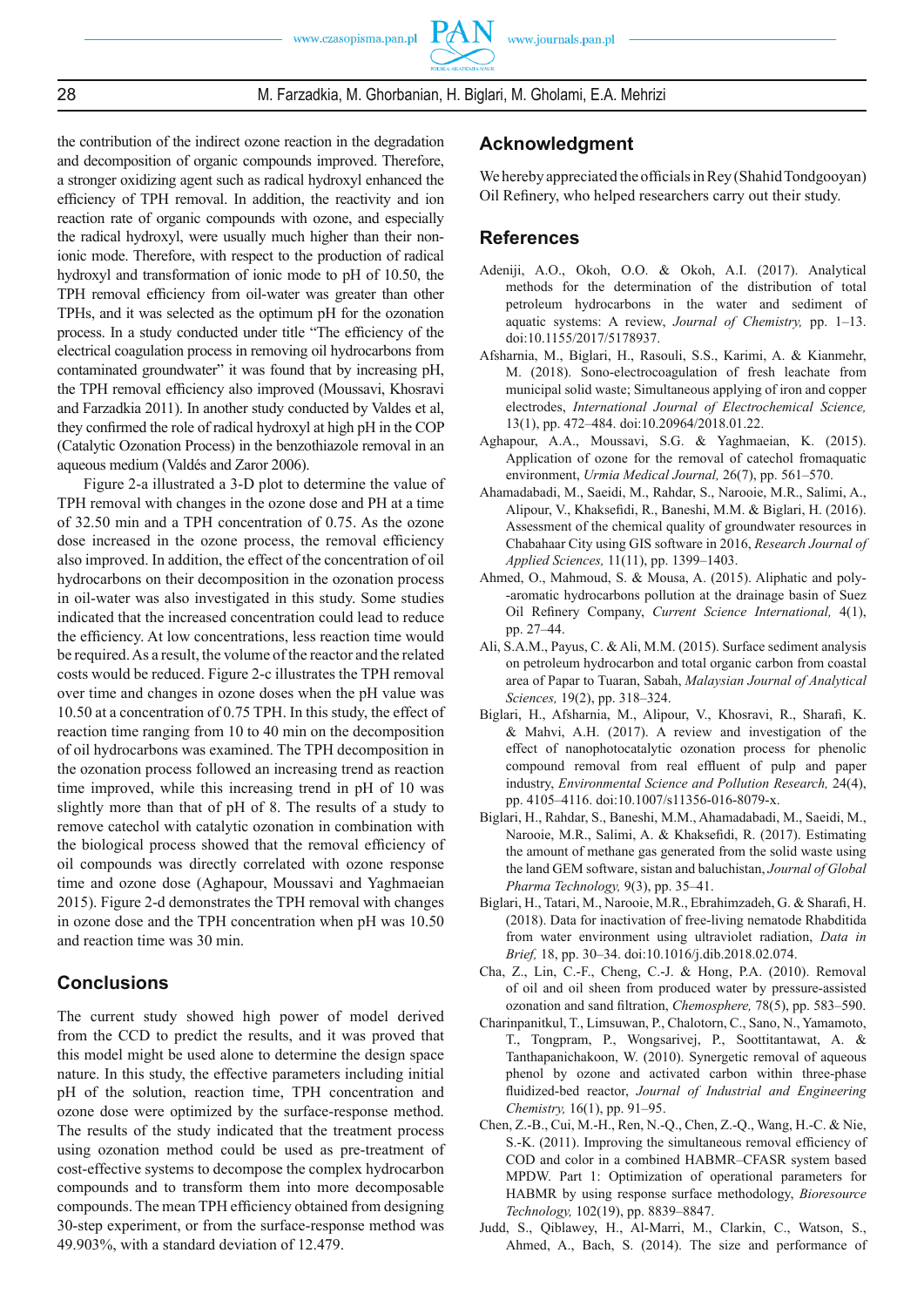Application of the central composite design to optimization of petroleum hydrocarbons removal from oilfield water... 29

offshore produced wateroil-removal technologies for reinjection, Separation and Purification Technology, 134, pp. 241-246.

- Dapeng, L. & Jiuhui, Q. (2009). The progress of catalytic technologies in water purification: A review, *Journal of Environmental Sciences,* 21(6), pp. 713–719.
- de Lima, R.M.G., da Silva Wildhagen, G.R., da Cunha, J.W.S.D. & Afonso, J.C. (2009). Removal of ammonium ion from produced waters in petroleum offshore exploitation by a batch single-stage electrolytic process, *Journal of Hazardous Materials,* 161(2), pp. 1560–1564.
- Dehghan, H., Charkazi, A., Kouchaki, G.M., Zadeh, B.P., Dehghan, B.A., Matlabi, M., Mansourian, M., Qorbani, M., Safari, O., Pashaei, T. & Mehr, B.R. (2017). General self-efficacy and diabetes management self-efficacy of diabetic patients referred to diabetes clinic of Aq Qala, North of Iran, *Journal of Diabetes and Metabolic Disorders,* 16(1). doi:10.1186/s40200-016-0285-z.
- Ebrahimzadeh, G., Biglari, H., Mehrizi, E.A., Zarei, A., Narooie, M.R. & Baneshi, M.M. (2017). Determining appropriate strategy to improve performance of solid waste recycling system in zahedan by swot method, *Pollution Research,* 36(3), pp. 437–444.
- Ekins, P., Vanner, R. & Firebrace, J. (2007). Zero emissions of oil in water from offshore oil and gas installations: economic and environmental implications, *Journal of Cleaner Production,*  15(13), pp. 1302–1315.
- Fakhru'l-Razi, A., Pendashteh, A., Abdullah, L.C., Biak, D.R.A., Madaeni, S.S. & Abidin, Z.Z. (2009). Review of technologies for oil and gas produced water treatment, *Journal of Hazardous Materials,* 170(2), pp. 530–551.
- Federation, W.E. & Association, A.P.H. (2005). Standard methods for the examination of water and wastewater, American Public Health Association (APHA): Washington, DC, USA 2005.
- Jamali, H., Dindarloo, K. & Nikpey, A. (2015). Optimization of metal working fluids treatment using calcium chloride by response surface methodology, *The Journal of Qazvin University of Medical Sciences*, 19 (2), pp. 46–54,
- Jamali, H.A. (2016). Application of response surface methodology to optimize the removal of nitrate from aqueous solutions using electrocoagulation, *Journal of Shahrekord University of Medical Sciences,* 18(4), pp. 135–146.
- Ji, G., Sun, T., Ni, J. & Tong, J. (2009). Anaerobic baffled reactor (ABR) for treating heavy oil produced water with high concentrations of salt and poor nutrient, *Bioresource Technology,*  100(3), pp. 1108–1114.
- Khatib, Z. & Verbeek, P. (2003). Water to value-produced water management for sustainable field development of mature and green fields, *Journal of Petroleum Technology*, 55(01), pp. 26–28.
- Leili, M., Moussavi, G. & Naddafi, K. (2012). Removal of furfural from wastewater using combined catalytic ozonation process (COP) and cyclic biological reactor (CBR)[dissertation], Tehran: Tarbiat Modares University.
- Lu, M. & Wei, X. (2011). Treatment of oilfield wastewater containing polymer by the batch activated sludge reactor combined with a zerovalent iron/EDTA/air system, *Bioresource Technology,*  102(3), pp. 2555–2562.
- Ma, H. & Wang, B. (2006). Electrochemical pilot-scale plant for oil field produced wastewater by M/C/Fe electrodes for injection. *Journal of Hazardous Materials,* 132(2), pp. 237–243.
- Majlesi, M. & Hashempour, Y. (2016). Removal of 4-chlorophenol from aqueous solution by granular activated carbon/nanoscale zero valent iron based on Response Surface Modeling, *Archives of Environmental Protection,* 43(4), pp. 13–25.
- Mazloomi, S., Nabizadeh, N.R. & Noori, S.M. (2013). Efficiency of response surface methodology for optimizing catalytic ozonation process with activated carbon in removal of petroleum compound

from groundwater resources, *Journal of Health and Hygiene*, 4, 3, pp. 198–206.

- Mohammadi, M.J., Salari, J., Takdastan, A., Farhadi, M., Javanmardi, P., Yari, A.R., Dobaradaran, S., Almasi, H. & Rahimi, S. (2017). Removal of turbidity and organic matter from car wash wastewater by electrocoagulation process, *Desalination and Water Treatment,* 68, pp. 122–128.
- Mohammadi, M.J., Takdastan, A., Jorfi, S., Neisi, A., Farhadi, M., Yari, A.R., Dobaradaran, S. & Khaniabadi, Y.O. (2017). Electrocoagulation process to chemical and biological oxygen demand treatment from carwash grey water in Ahvaz megacity, Iran, *Data in Brief,* 11, pp. 634–639.
- Mohammadi, M.J., Yari, A.R., Saghazadeh, M., Sobhanardakani, S., Geravandi, S., Afkar, A., Salehi, S.Z., Valipour, A., Biglari, H., Hosseini, S.A., Rastegarimehr, B., Vosoughi, M. & Omidi Khaniabadi, Y. (2017). A health risk assessment of heavy metals in people consuming Sohan in Qom, Iran, *Toxin Reviews,*  pp. 1–9. doi:10.1080/15569543.2017.1362655.
- Mohebi, S., Sharifirad, G.H., Shahsiah, M., Botlani, S., Matlabi, M. & Rezaeian, M. (2012). The effect of assertiveness training on student's academic anxiety, *JPMA. The Journal of the Pakistan Medical Association,* 62(3 Suppl 2), pp. 37–41.
- Mojadam, M., Matlabi, M., Haji, A., Cheraghi, M., Bitaraf, S. & Abdullatif Khafaie , M. (2018). Khuzestan dust phenomenon: a content analysis of most widely circulated newspapers, *Environmental Science and Pollution Research*, 16, pp. 15918–15924. doi:10.1007/s11356-018-1833-5.
- Moradi, M., Fazlzadehdavil, M., Pirsaheb, M., Mansouri, Y., Khosravi, T. & Sharafi, K. (2016). Response surface methodology (RSM) and its application for optimization of ammonium ions removal from aqueous solutions by pumice as a natural and low cost adsorbent, *Archives of Environmental Protection,* 42(2), pp. 33–43.
- Moradi, M., Safari, Y., Biglari, H., Ghayebzadeh, M., Darvishmotevalli, M., Fallah, M., Nesari, S. & Sharafi, H. (2016). Multi-year assessment of drought changes in the Kermanshah city by standardized precipitation index, *International Journal of Pharmacy and Technology,* 8(3), pp. 17975–17987.
- Moussavi, G. & Alizadeh, R. (2010). The integration of ozonation catalyzed with MgO nanocrystals and the biodegradation for the removal of phenol from saline wastewater, *Applied Catalysis B: Environmental,* 97(1), pp. 160–167.
- Moussavi, G., Khosravi, R. & Farzadkia, M. (2011). Removal of petroleum hydrocarbons from contaminated groundwater using an electrocoagulation process: Batch and continuous experiments, *Desalination,* 278(1), pp. 288–294.
- Niri, M.V., Mahvi, A.H., Alimohammadi, M., Shirmardi, M., Golastanifar, H., Mohammadi, M.J., Naeimabadi, A. & Khishdost, M. (2015). Removal of natural organic matter (NOM) from an aqueous solution by NaCl and surfactant-modified clinoptilolite, *Journal of Water and Health,* 13(2), pp. 394–405.
- Oller, I., Malato, S. & Sánchez-Pérez, J. (2011). Combination of advanced oxidation processes and biological treatments for wastewater decontamination – a review, *Science of the Total Environment,* 409(20), pp. 4141–4166.
- Rahimi, Z., Mohebi, S., Yousefi, Z., Kheirollahi, F., Saraf, P. & Matlabi, M. (2016). Analysis of training needs of mothers on exclusive breastfeeding; a study in health care centers, *International Journal of Pediatrics,* 4(12), pp. 40894098. doi:10.22038/ijp.2016.7664.
- Rezaei, H., Narooie, M.R., Khosravi, R., Mohammadi, M.J., Sharafi, H. & Biglari, H. (2018). Humic acid removal by electrocoagulation process from natural aqueous environments, *International Journal of Electrochemical Science,* 13(3), pp. 2379–2389. doi:10.20964/2018.03.10.